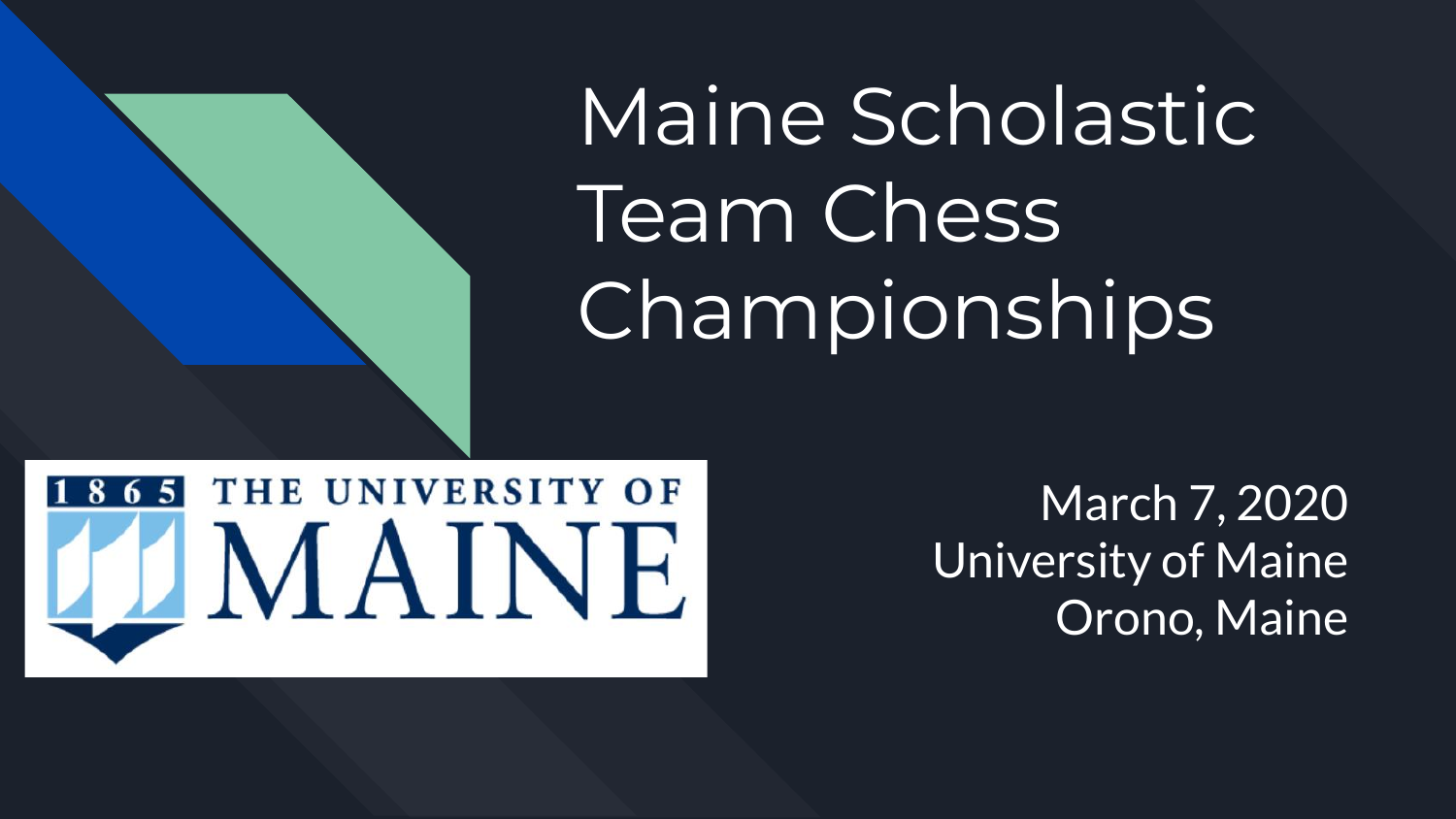## LOCATION INFORMATION

- All sections will be playing in the **Collins Center for the Arts.**
- All buses and cars should park across from the Collins Center in the CCA Lot.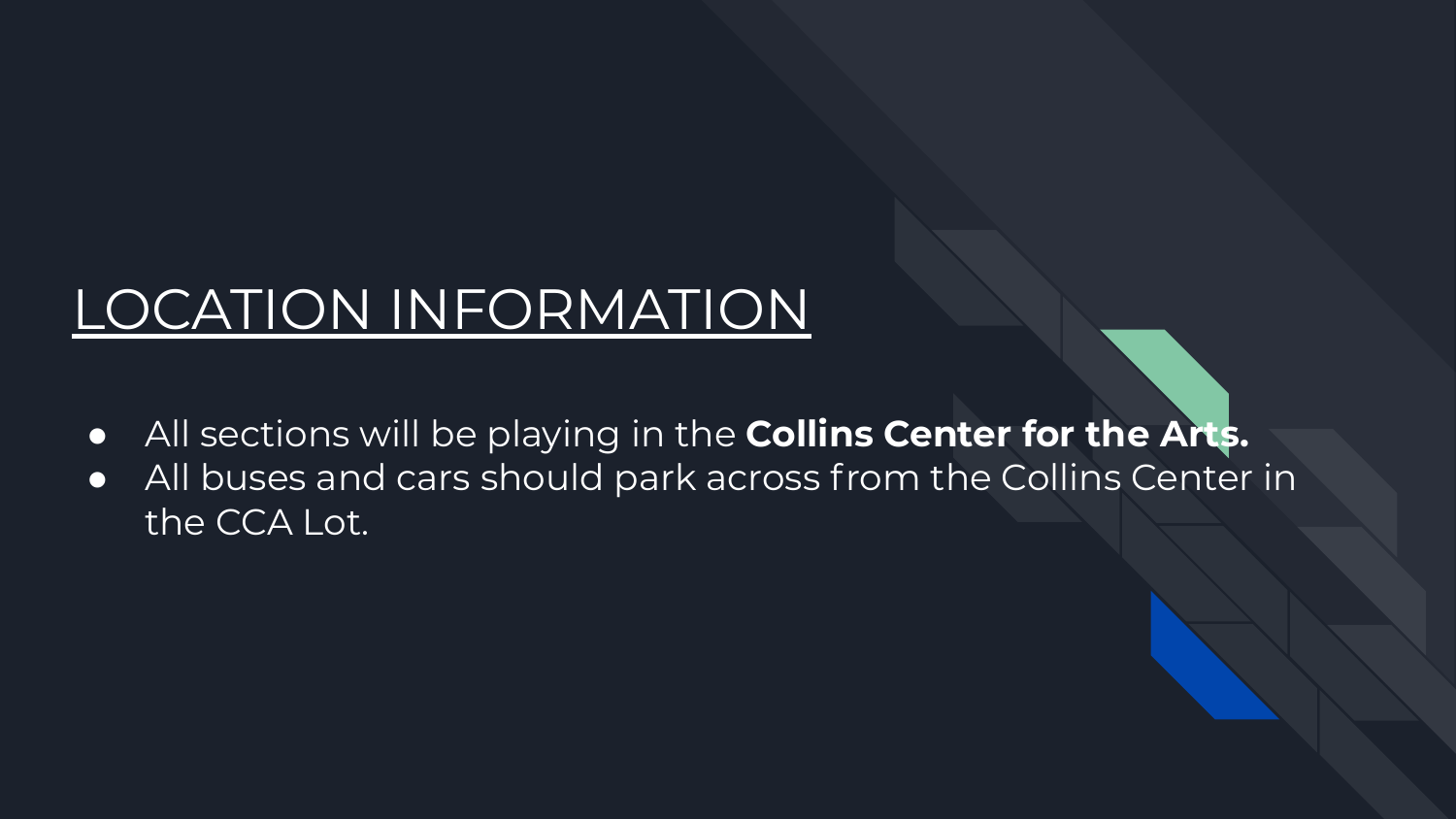### REGISTRATION INFORMATION

- **•** Entry Fees: \$10 per player for all sections.
- Pre-registration is required; check-in times vary with section.
- Players in rated sections must have current US Chess membership, and should purchase or renew before arrival.
- Payment for all players must be made in advance of the tournament or at Tournament Central before beginning play.
- Novice players must be first-time state championship players.
- Registration form available as a Google Form.
- Make checks out to the Maine Association of Chess Coaches.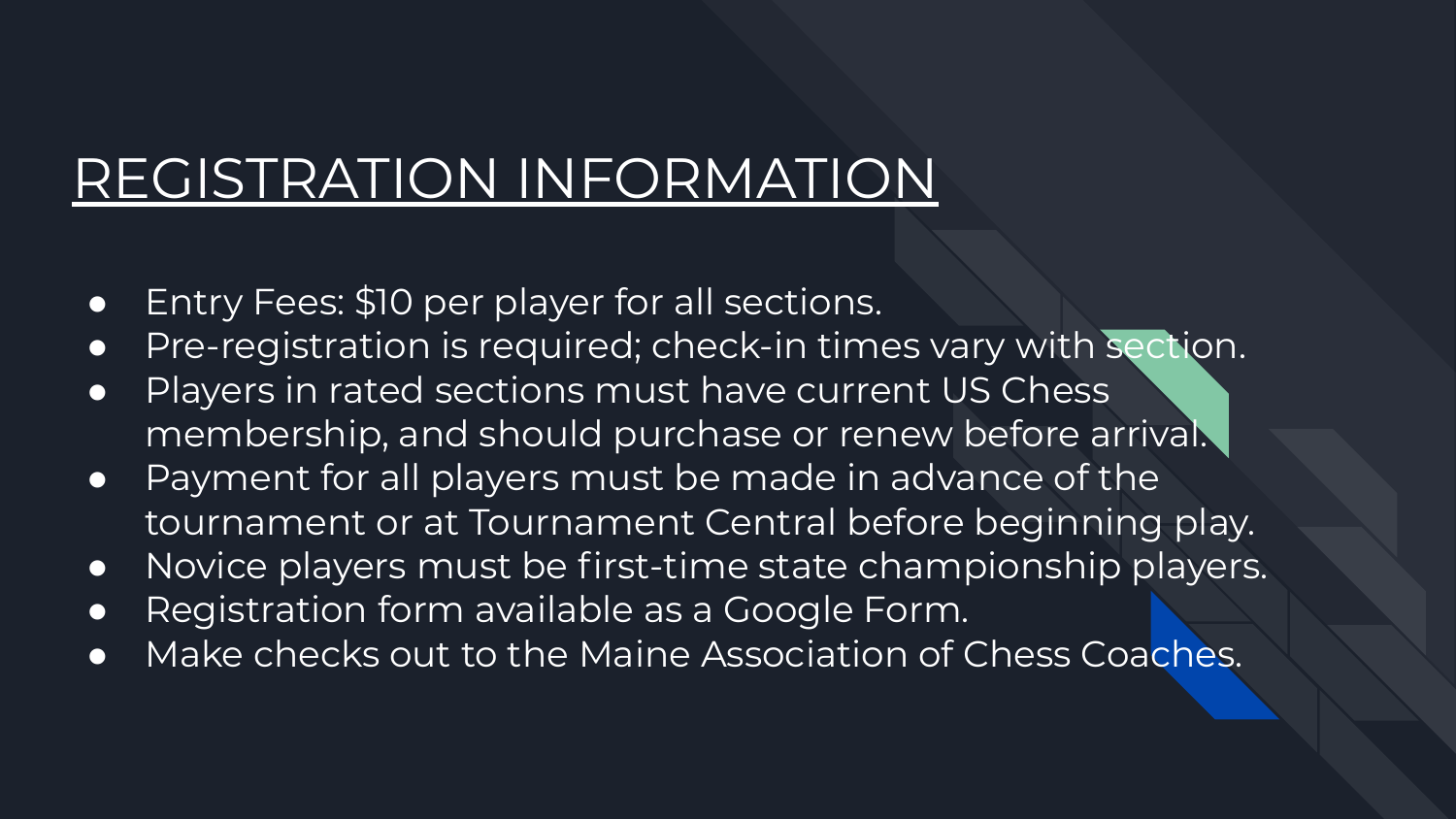# HIGH SCHOOL CHAMPIONSHIPS

- All time controls G/60, 5 second delay.
- Registration is from 8 9 AM.
- Round times: 9:15, 11:45, 1:55, 4:00.
- Four rounds in all sections.
- **HIGH SCHOOL TEAM CHAMPIONSHIP**: Rated Swiss system match play; players assembled in coach's preferred order.
- **HIGH SCHOOL RESERVE**: Rated Swiss with team scoring.
- **HIGH SCHOOL NOVICE**: Non-rated Swiss with team scoring.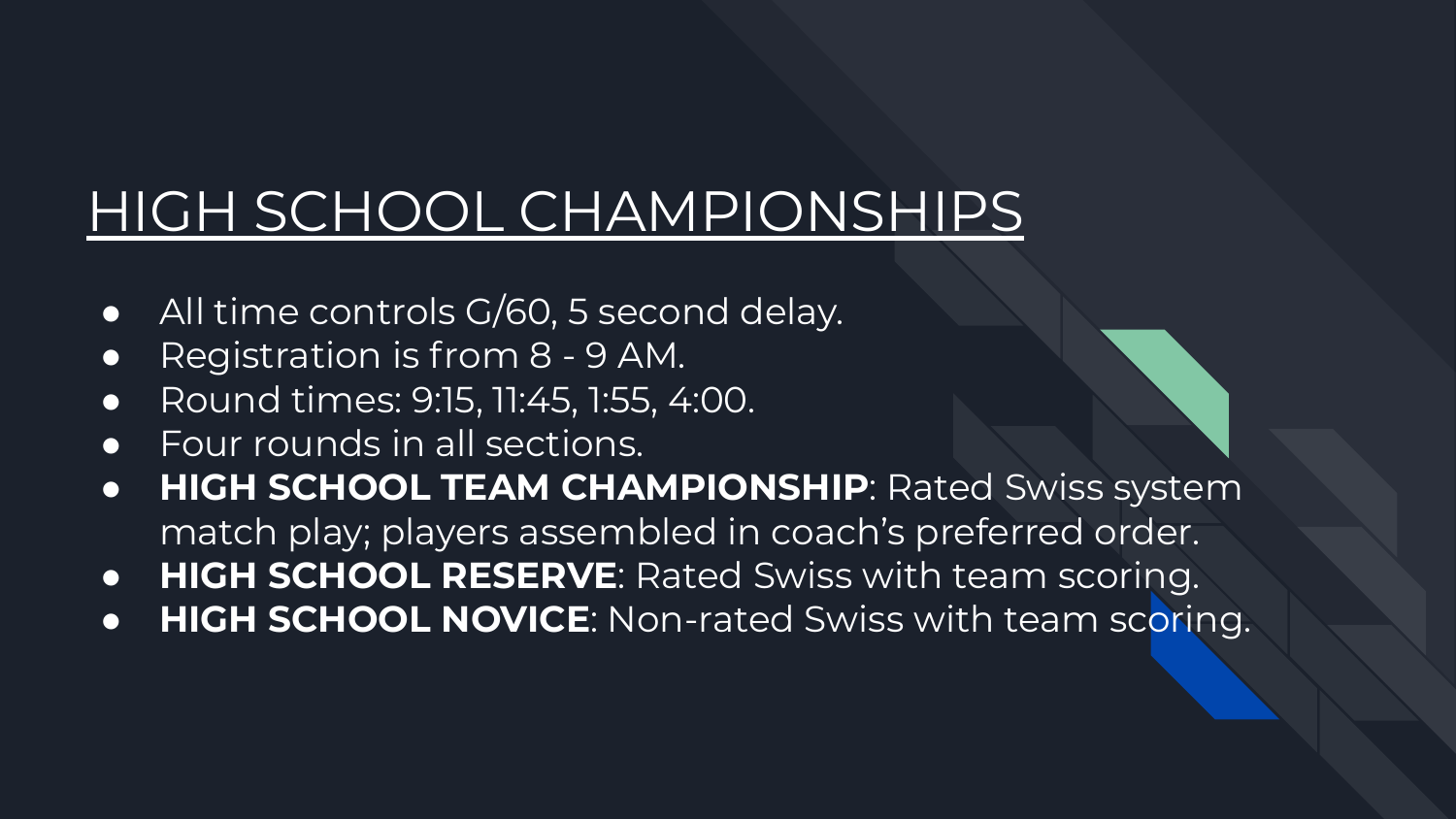### MIDDLE SCHOOL CHAMPIONSHIPS

- Middle school grades are now 6-8 only.
- All time controls G/45, 5 second delay.
- Registration is from 8 9:30 AM.
- Round times: 9:45, 11:45, 1:40, 3:20.
- Four rounds in all sections.
- **MIDDLE SCHOOL (6-8) TEAM CHAMPIONSHIP**: Rated Swiss with team scoring.
- **MIDDLE SCHOOL NOVICE**: Non-rated Swiss with team scoring.